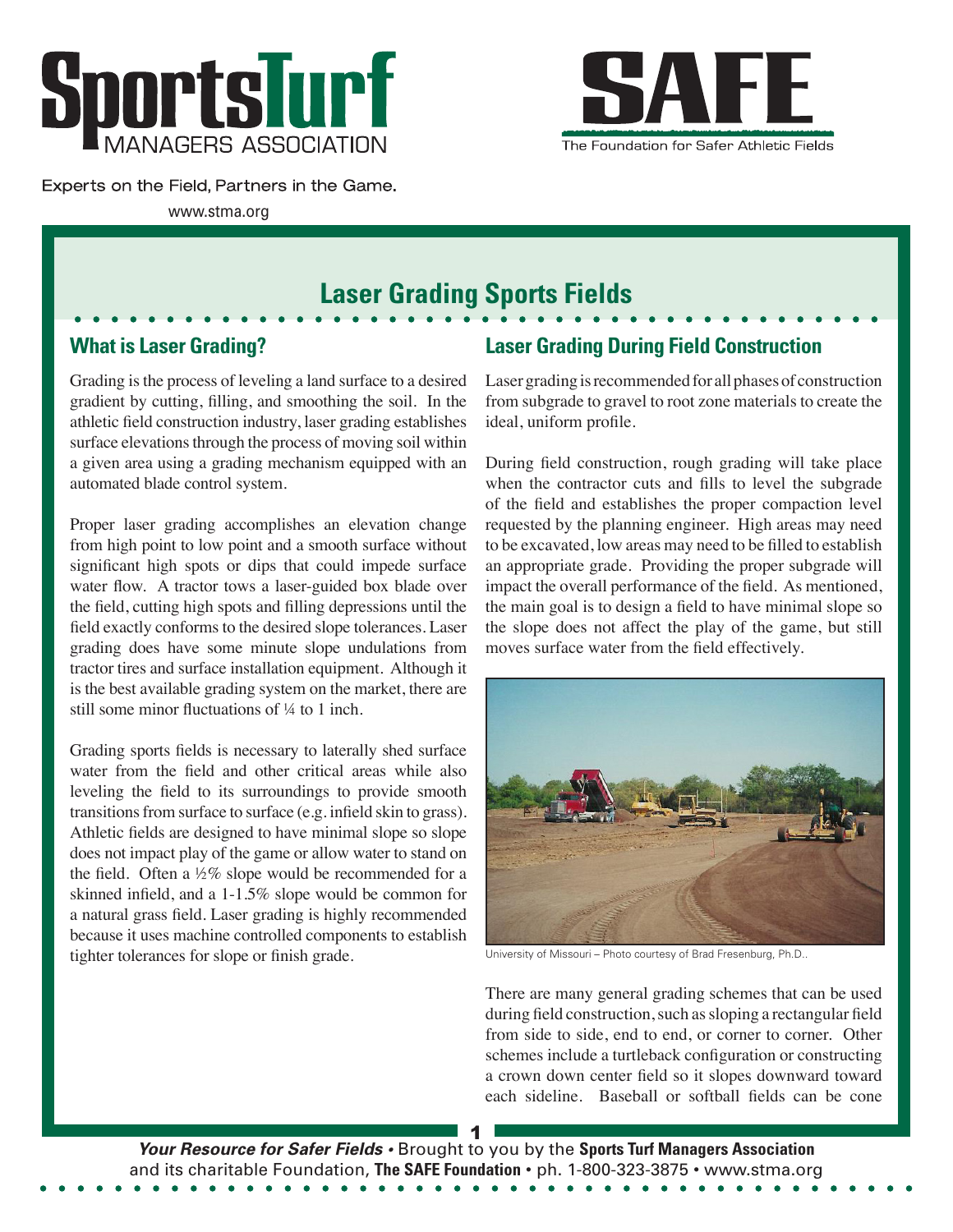shaped or feature a crown in a line from behind home plate through second base to the outfield, sloping down to the sidelines and through the outfield to the fence.

Once the subgrade is established, the drainage system is installed and each layer of project-specified root zone materials, followed by irrigation system installation. Finish grading is then completed to achieve a smooth, uniform playing surface. If the field is installed correctly, the grade should hold for many years if proper maintenance techniques are used.



University of Missouri – Photo Courtesy of Brad Fresenburg, Ph.D.

### **Laser Grading on Existing Fields**

When working with existing fields, the current elevation of the field must first be determined. To do this, the laser transmitter is set up in a location within view of the area to be documented. Using a grade rod, an operator documents the relative elevation at any location within the proposed area. The grade rod is marked in feet and inches and is equipped with a laser receiver. The grade rod is positioned perfectly vertical in a location. The receiver is maneuvered up or down on the grade rod to intersect with the beam sent by the laser transmitter. The operator reads and records the corresponding measurement on the grade rod - the higher the corresponding measurement, the lower the actual elevation. By documenting the relative elevations over a grid work of locations, the operator can chart the surface contours or topography of an existing area. This gives the field manager a better understanding of how the field is sloped, how water moves, and how to develop an effective grading plan.

It is important to note that when documenting relative elevations, these elevation readings are only relative to the height or elevation of the laser transmitter at that time. This is also referred to as Height of Instrument (HOI). If the transmitter is repositioned, the operator will come up with different readings on the grade pole. To allow for this, a benchmark is established at the time the elevations are documented. A benchmark is a location within plane site of the transmitter that is a permanent elevation such as a concrete pad, footing, or possibly the base of a fencepost. By establishing a benchmark, the operator can reposition the transmitter on a day to day or even year to year basis as long as the elevation of the benchmark doesn't change. By documenting the new reading for the benchmark, the operator can translate the new readings to correlate with those documented in the past. The benchmark is used as the reference elevation when positioning the receiver on the mast above the laser grading equipment. First the laser transmitter is positioned, turned on and programmed to the desired slope. The cutting edge of the grading blade directly below the receiver is positioned on the benchmark elevation. The receiver is raised or lowered on the mast to intersect with the laser bean. The receiver will remain in this position as long as the transmitter is not repositioned. Whenever the laser transmitter is repositioned, the laser receiver must also be repositioned to correlate with the elevation of the new transmitter location. The same process is carried out to position the receiver correctly when a grade rod is used.

After determining relative elevation and where the water can drain the most efficiently, the slope can be determined. Measure the length of slope to determine slope %. For example, if there is 4 feet of fall over 200 linear feet, that is 2% of slope (4/200=0.02). Determine if there are any problems between the points such as a big mound of soil which is holding the water back from draining or a big dip that is holding water. This process identifies problems and helps determine how much to cut or fill. The automated laser guarantees the two points (from high to low) will have continual slope with no significant holes or high spots to get through. The lowest point should be the benchmark so there is positive drainage.

2 *Your Resource for Safer Fields •* Brought to you by the **Sports Turf Managers Association**  and its charitable Foundation, **The SAFE Foundation** • ph. 1-800-323-3875 • www.stma.org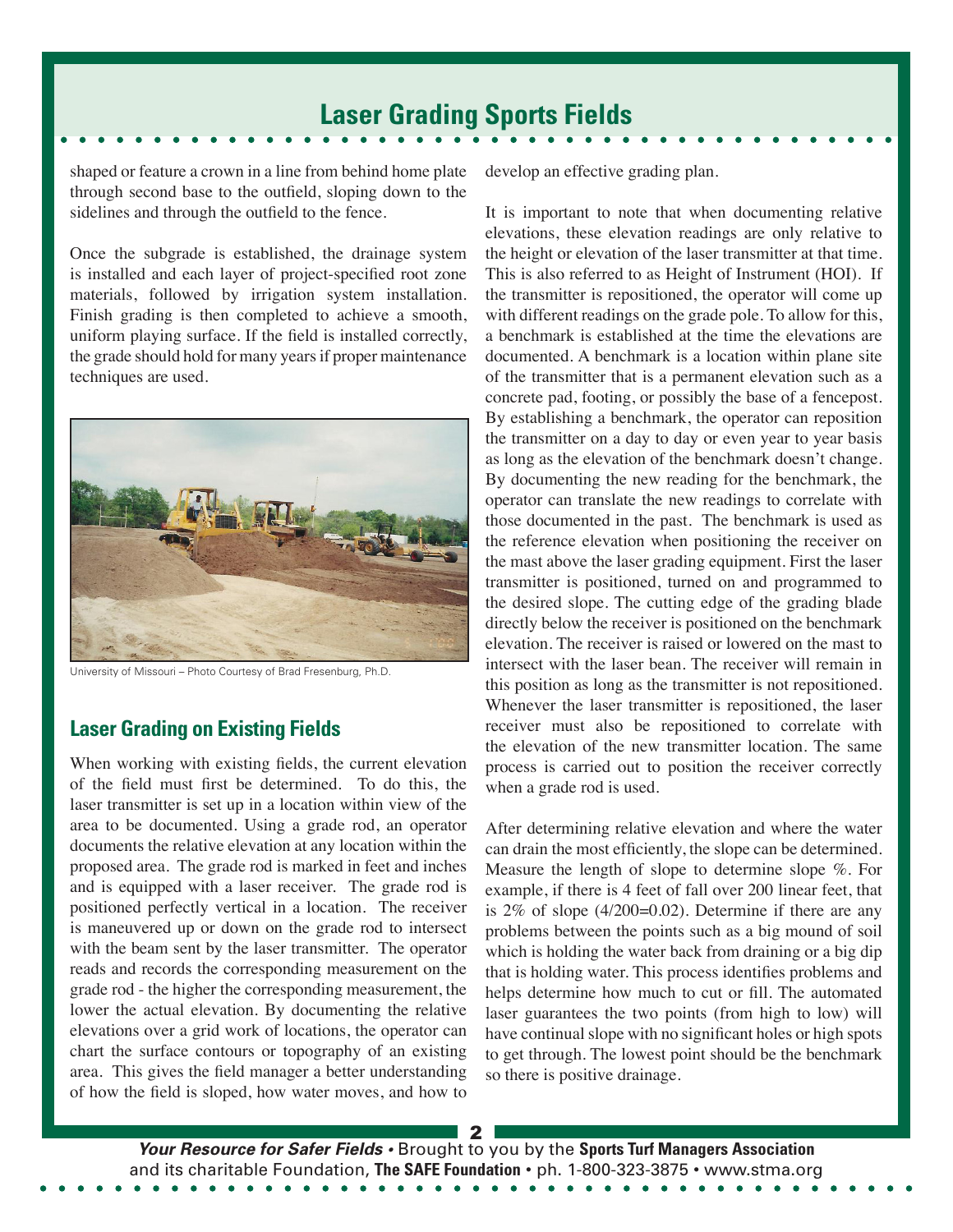#### **Formula:**

**Change in elevation x distance x 100 = Percent slope**

*\*Formula does not account for different units of measure*

### **Laser Grading Equipment**

Laser grading uses a laser system to control various types of leveling blades attached to machinery – box blades, bulldozers, trenchers, and motorgraders. A laser transmitter mounted on a tripod emits a thin beam of light that rotates 360 degrees over an entire construction site. This creates a continuous 360-degree grade reference to guide the laser receiver attached to laser controlled machines. The laser receiver, mounted on a mast attached to the leveling blade, detects the laser transmitter's beam elevation and sends the information to an onboard computer. The computer sends signals to the hydraulic valve, which controls the lift cylinders of the blade. The valve raises or lowers the machine's cutting edge according to the signals to maintain the correct elevation.

Laser systems can be automatic or manual. A laser controlled system automatically controls the grading machine based on the signal received from a laser beam. A laser indicated system requires the operator to read the laser indicator and operate the machine manually. Automatic systems offer reliable and precise results and protect against the loss of accuracy that human error can produce.



Laser Grading a Baseball Field – Photo courtesy of Brad Fresenburg, Ph.D.

#### **Laser Transmitters**

Laser transmitters project a beam over a given distance that is picked up by the laser receiver. The area of the laser beam emitted from the transmitter is called a laser light plane. The plane is a 3-dimensional area with an X and Y axis and Z as the height of the laser light plane. There are 3 types of laser transmitters:

- Single plane laser A single plane laser can slope the Y axis while the X axis always remains level. This creates a flat plane that can extend uphill, downhill, side-to-side, or both. An example would be to set the transit up directly above the apex of home plate and site down a foul line to the foul pole. This line would typically be considered the X axis and is the same elevation (or level) for the entire distance. If a certain slope is needed perpendicular to the foul line, such as toward the dugouts, adjust the Y axis to the percent slope desired. Since the laser beam travels 360 degrees in a complete circle, the proposed elevation at the front of the dugout can be marked as well as the elevation for the pitching area, as long as the same slope is desired in both directions. If a different degree of slope is desired, readjust the Y axis in either direction. The downhill side of the axis is negative  $(-)Y$  and the uphill side of the axis is positive  $(+)Y$ .
- Dual plane laser On a dual plane laser, both the X and Y axis are adjustable. The laser projects a plane which can be rotated to create any desired 3-dimensional orientation. It can also be used to parcel a field into smaller sections, which works well when a rectangular field is crowned down the middle. Using the same example, a 1% slope (downhill) from home plate to first base means the X axis is set at  $-1\%$ . A .75% slope (uphill) to the pitching area means the Y axis is set at  $+.75\%$ .
- Cone laser A cone laser creates a conical grade. The laser beam can be bent up or down with the transmitter always being positioned at the center of the cone. A conical grade is used when a baseball or softball infield is graded from a central location between the bases extending in all directions, typically creating a grading plan with all the bases at the same relative elevation. With many cone lasers, adjusting the  $X$  and  $Y$  axis can tilt the cone forward, backward, left or right. Cone

3 *Your Resource for Safer Fields •* Brought to you by the **Sports Turf Managers Association**  and its charitable Foundation, **The SAFE Foundation** • ph. 1-800-323-3875 • www.stma.org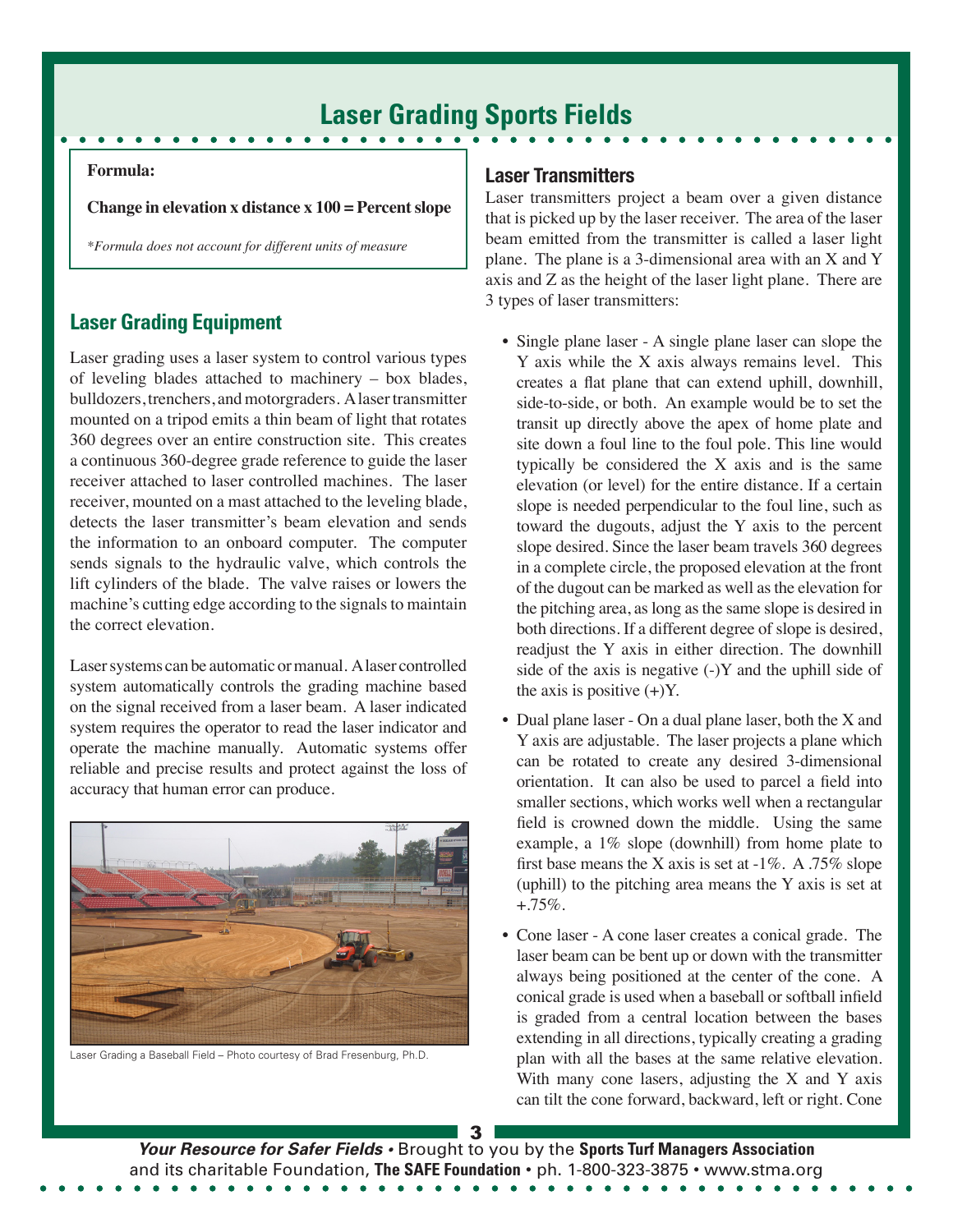lasers cannot be used on fields that are sloped side to side without total reconstruction.



Figure 1: Infield graded with cone laser, showing equal slope in all directions - Graphic courtesy of HK Sports Fields

Regardless of the transmitter used, it is important to match the existing perimeter grades. It is at the operator's discretion how to set up the laser and how to tie into the existing elevations surrounding the field.

#### **Laser Receivers**

Laser receivers pick up the beam of light sent out by the laser transmitter. In the process of laser grading, the receiver is attached to a mast or pole that is mounted on the grading equipment. The receiver picks up the signal from the transmitter and sends the signal to a control box that simultaneously raises or lowers the grading blade to keep the cutting edge of the blade at a consistent elevation relative to the transmitter beam. Ultimately, the established grade will mirror the laser transmitter beam. There are two types of laser receivers:

- Single pole or single mast receivers Single mast receivers are mounted in the middle of the cutting blade. The receiver receives the signal from the transmitter and controls the blade by either lifting or lowering the entire blade. This is a less expensive option.
- Dual pole or dual mast receiver Two receivers are mounted on the cutting blade, one on each side. By controlling each end of the blade individually, a dual mast system can grade in any direction relative to the

slope with equal efficiency and accuracy. This is a more expensive option.



Laser grading a football/soccer field – Photo courtesy of Brad Fresenburg, Ph.D.

### **Accuracy**

Laser grading is generally more accurate than manual grading, but lasers do not guarantee accuracy. A laser system can provide grading that is accurate to within  $\frac{1}{4}$ inch, and lasers can provide accuracy to within 1/8 inch. Most laser sources lose 1/8-inch accuracy per 100 feet of distance from the laser source. Therefore, if the source is placed on a side or end of a field, the far side or end cannot be graded as accurately. The laser source can be placed in the center of the field for improved accuracy, although this may prove to be problematic because it can get in the way of work. There are also laser sources available that lose only 8 arc seconds per 3,000 feet. With that degree of accuracy, the location of the source is not important for grading an athletic field.

### **Outsourcing Laser Grading Services**

Laser grading project timelines will depend on the scope of work, field conditions and the type and quantities of material being leveled. Before beginning, the project should be fully defined regarding budget, project specifications, scope of work, timeline, material types and quantities, and topography/survey maps.

It is critical that the laser company be willing to consult onsite to establish the scope of work and material selection.

*Your Resource for Safer Fields •* Brought to you by the **Sports Turf Managers Association**  and its charitable Foundation, **The SAFE Foundation** • ph. 1-800-323-3875 • www.stma.org

4